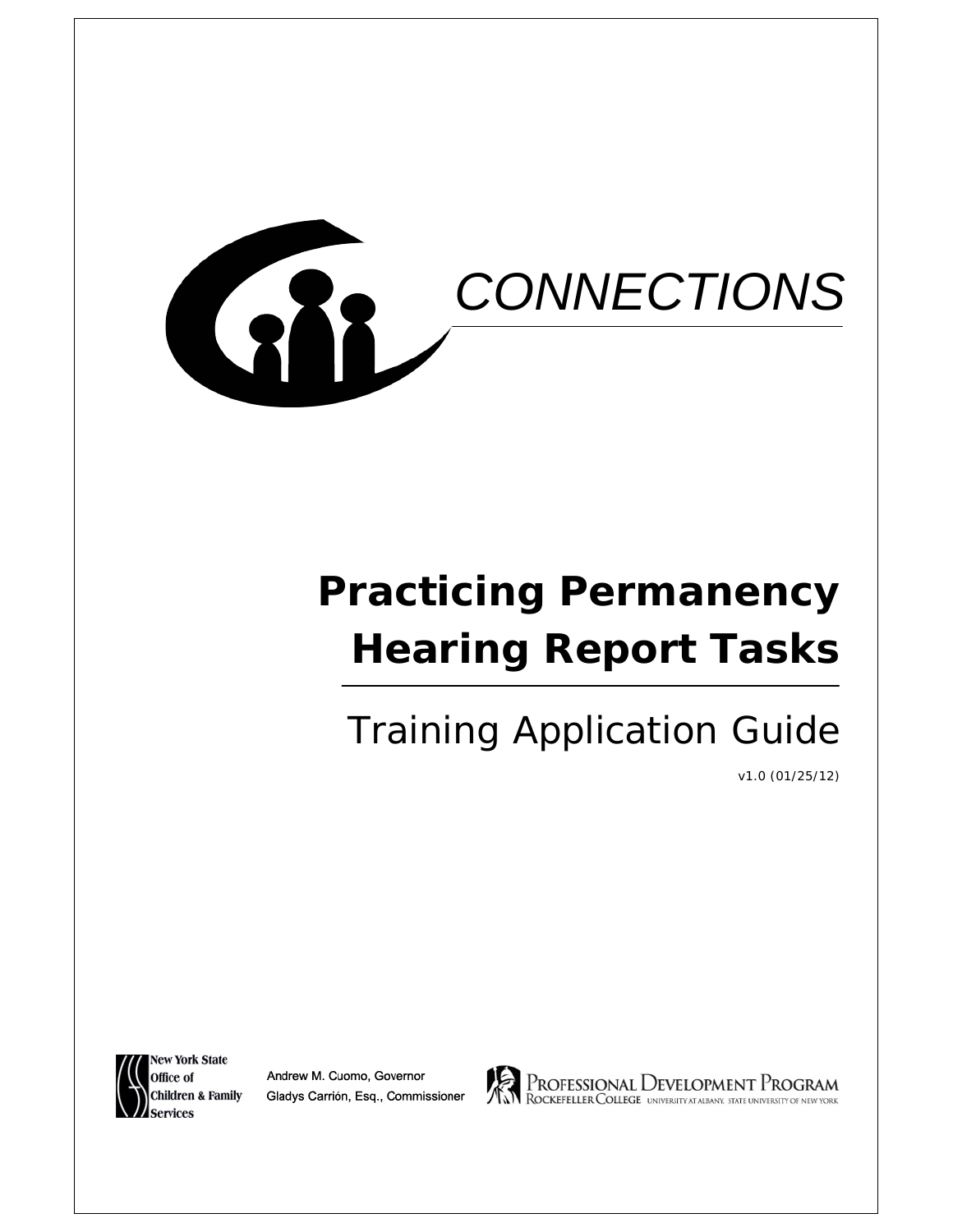*This material was developed by the Professional Development Program, Rockefeller College, University at Albany, through The Research Foundation of SUNY, under a training and administrative services agreement with the New York State Office of Children and Family Services.*

#### *License Rights*

*Professional Development Program, Rockefeller College, University at Albany acknowledges the State of New York's and the Office of Children and Family Services' right to a royalty-free, non-exclusive and irrevocable license to reproduce, publish, distribute or otherwise use, in perpetuity, any and all copyrighted and copyrightable material resulting from this agreement and/or activity supported by this agreement. All of the license rights so reserved to the State of New York and the Office of Children and Family Services under this acknowledgement are equally reserved to the United States Department of Health and Human Services and are subject to the provisions on copyrights in 45CFR 92 if the agreement is federally funded.*

#### *Limited License and Disclaimer*

*The State of New York and the Office of Children and Family Services grants permission to reproduce these materials to any interested parties solely for noncommercial purposes and uses, provided that the user acknowledge that the materials were developed by Professional Development Program, Rockefeller College, University at Albany under a training and administrative services agreement with the New York State Office of Children and Family Services. Under no circumstances or at any time shall anyone or any entity earn a profit from the sale or use of these materials. While every effort has been made to provide accurate and complete information, the Office of Children and Family Services and the State of New York assumes no responsibility for any errors or omissions in the information provided here and makes no representations or warranties about the suitability of the information contained here for any purpose. All information and documents are provided "as is," without a warranty of any kind. Any modifications in content or delivery to the original material must be expressly delineated as a modification to the original material in the reproduced materials and the user must expressly state that the modification is not sanctioned by OCFS in any manner. Any modifications in content or delivery are solely the responsibility of the entity or organization making such modifications.*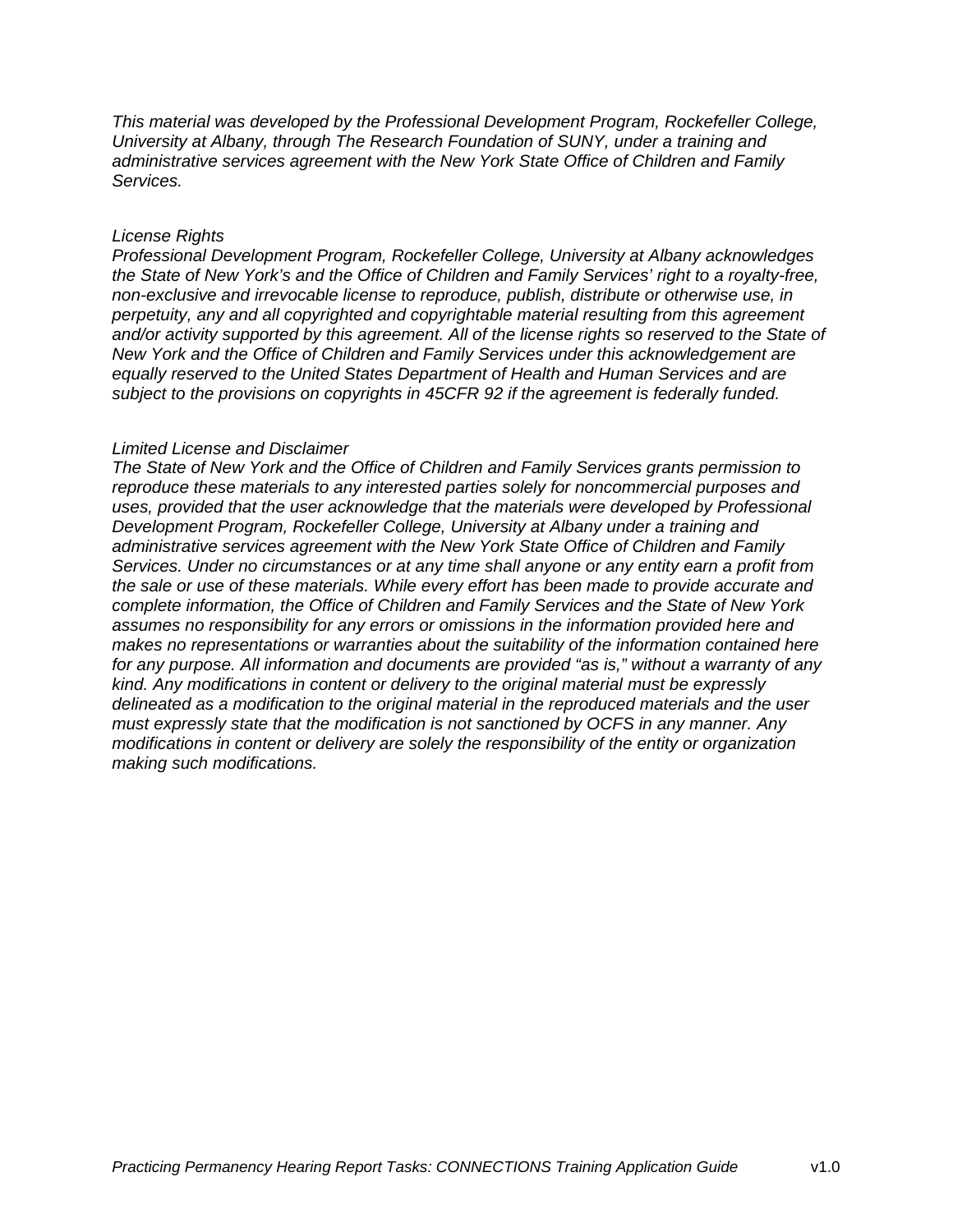# **Practicing Permanency Hearing Report Tasks CONNECTIONS Training Application Guide**

| Practicing Permanency Hearing Report Tasks with the CONNECTIONS Training Application3 |  |
|---------------------------------------------------------------------------------------|--|
|                                                                                       |  |
|                                                                                       |  |
|                                                                                       |  |
|                                                                                       |  |
|                                                                                       |  |
|                                                                                       |  |
|                                                                                       |  |
|                                                                                       |  |
|                                                                                       |  |
|                                                                                       |  |
|                                                                                       |  |
|                                                                                       |  |
|                                                                                       |  |
|                                                                                       |  |
|                                                                                       |  |
|                                                                                       |  |
|                                                                                       |  |
|                                                                                       |  |
|                                                                                       |  |
|                                                                                       |  |
|                                                                                       |  |
|                                                                                       |  |
|                                                                                       |  |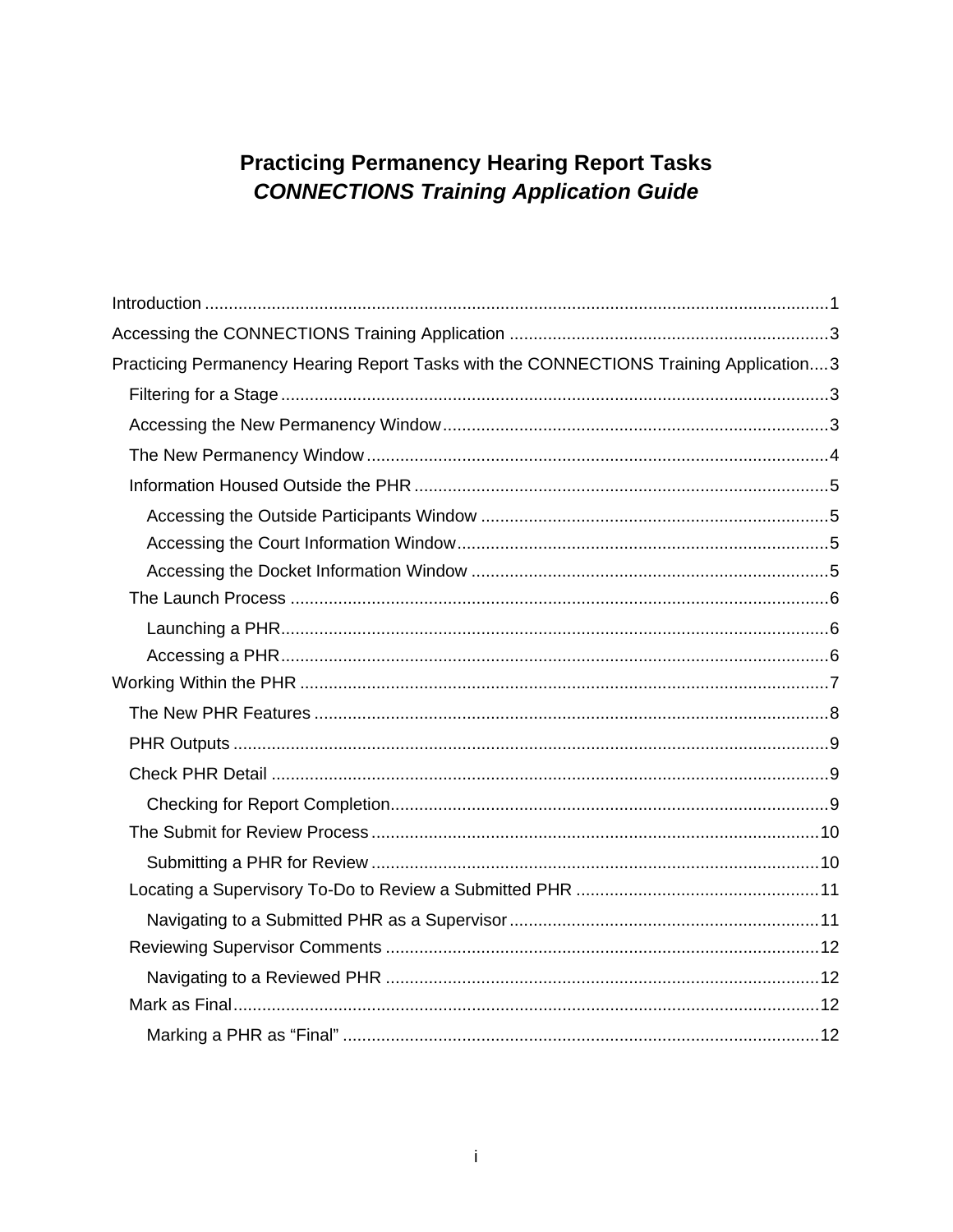# <span id="page-3-0"></span>**Introduction**

This guide is intended for individuals accessing the CONNECTIONS Training Application to practice working with the new Permanency Hearing Reports. It will provide information and directions on the appropriate stages to use for practice.

The CONNECTIONS Training Application provides a safe environment for you to learn and practice CONNECTIONS skills using simulated case data. The CONNECTIONS Training Application has the look and feel of the Production database. Using special Training IDs, you will assume the role of a fictitious worker: Darryl Wilson or Jamie Miller. (See below for more information on how to borrow one of the special Training IDs.) Darryl Wilson and Jamie Miller have been assigned several stages of service, including CPS Investigations (INV), Foster and Adoptive Home Development (FAD), Family Services Intakes (FSI), and Family Services Stages (FSS).The CONNECTIONS Training Application is refreshed nightly; any changes you make to the stages while practicing will not be in place the next day.

The stages below are available in the CONNECTIONS Training Application to practice working with the new Permanency Hearing Reports.

| <b>Stage Elements</b>                                                 | <b>Tasks to Practice</b>                                                                                                                                                            |
|-----------------------------------------------------------------------|-------------------------------------------------------------------------------------------------------------------------------------------------------------------------------------|
| Three children:<br>Patrick (17)<br>Kimberly (9)<br>Tyler $(2)$        | Completing Outside Participants, Court<br>Information, and Docket Information windows<br>Launching Multiple Child or Individual Child report                                        |
| PC/PPG:<br>Placement/Return to Parent<br><b>Approved Initial FASP</b> | Launching PHR-No Prefill<br>Launching PHR-Approved FASP<br>Launching PHR-New Using<br>Completing a PHR<br>Deleting a PHR<br>Submitting a PHR for review<br>Marking a PHR as "Final" |

# **Kristy Collins FSS/CWS**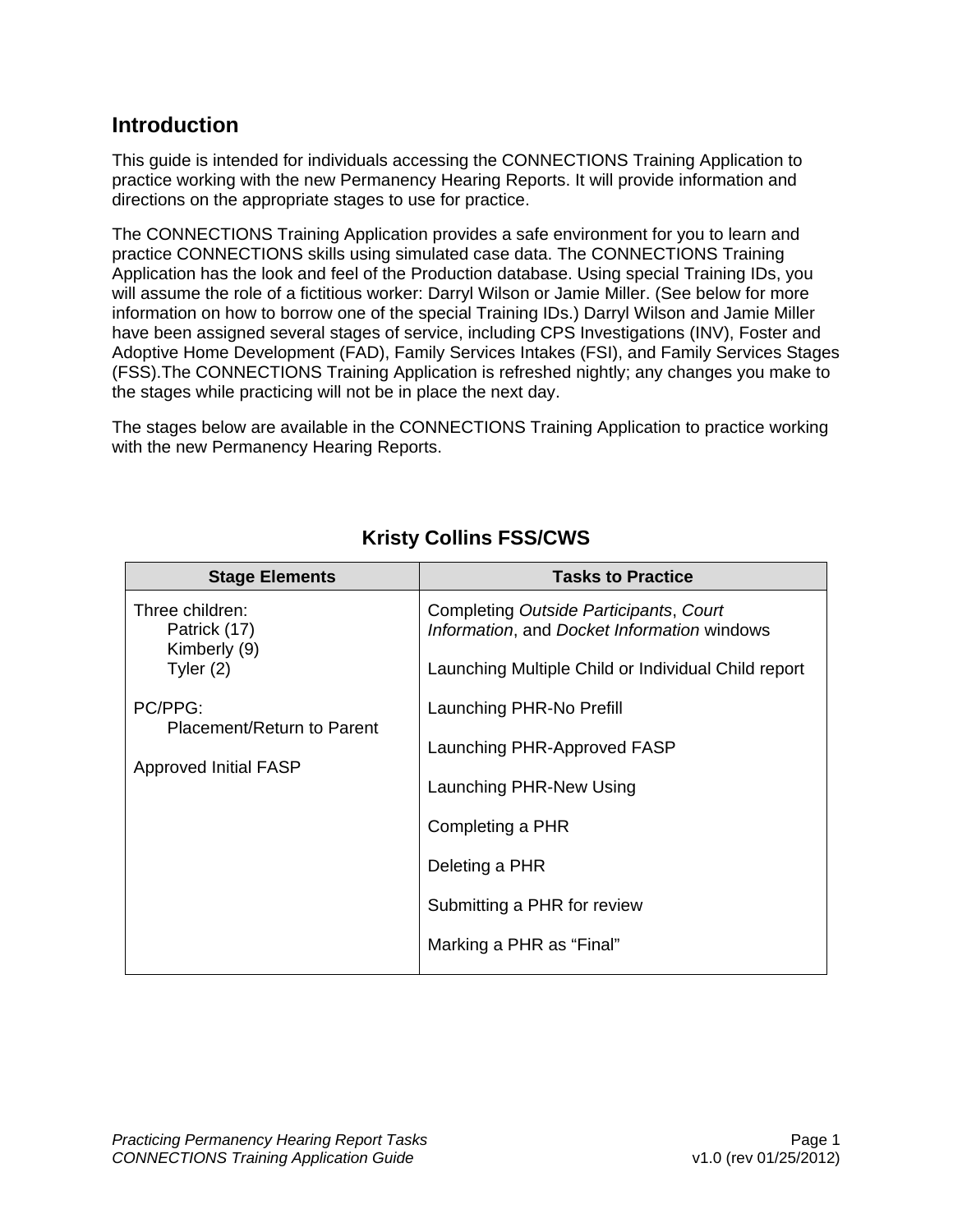# **Sherry Brown FSS/CWS**

| <b>Stage Elements</b>                                                                | <b>Tasks to Practice</b>                                                                                                                                                                                                                   |
|--------------------------------------------------------------------------------------|--------------------------------------------------------------------------------------------------------------------------------------------------------------------------------------------------------------------------------------------|
| Three children:<br>Nathan (14)<br>Derek (11)                                         | Completing Outside Participants, Court<br>Information, and Docket Information windows                                                                                                                                                      |
| Cindy $(8)$<br>PC/PPG:<br>Placement/Return to Parent<br><b>Approved Initial FASP</b> | Launching Multiple Child or Individual Child report<br>Launching PHR-No Prefill<br>Launching PHR-Approved FASP<br>Launching PHR-New Using<br>Completing a PHR<br>Deleting a PHR<br>Submitting a PHR for review<br>Marking a PHR as "Final" |

With either of the above-mentioned FSS/CWS stages, changes can be made to the Program Choice/Permanency Planning Goal to view a PHR for Non-LDSS Custody-Relative/Resource Placement.

# **Sam Gilbert FSS/CCR**

| <b>Stage Elements</b>                          | <b>Tasks to Practice</b>                                                              |
|------------------------------------------------|---------------------------------------------------------------------------------------|
| PC/PPG:<br>Placement/Placement for<br>Adoption | Completing Outside Participants, Court<br>Information, and Docket Information windows |
|                                                | <b>Completing the Adoption Checklist</b>                                              |
|                                                | Launching PHR-No Prefill                                                              |
|                                                | Completing a PHR                                                                      |
|                                                | Deleting a PHR                                                                        |
|                                                | Submitting a PHR for review                                                           |
|                                                | Marking a PHR as "Final"                                                              |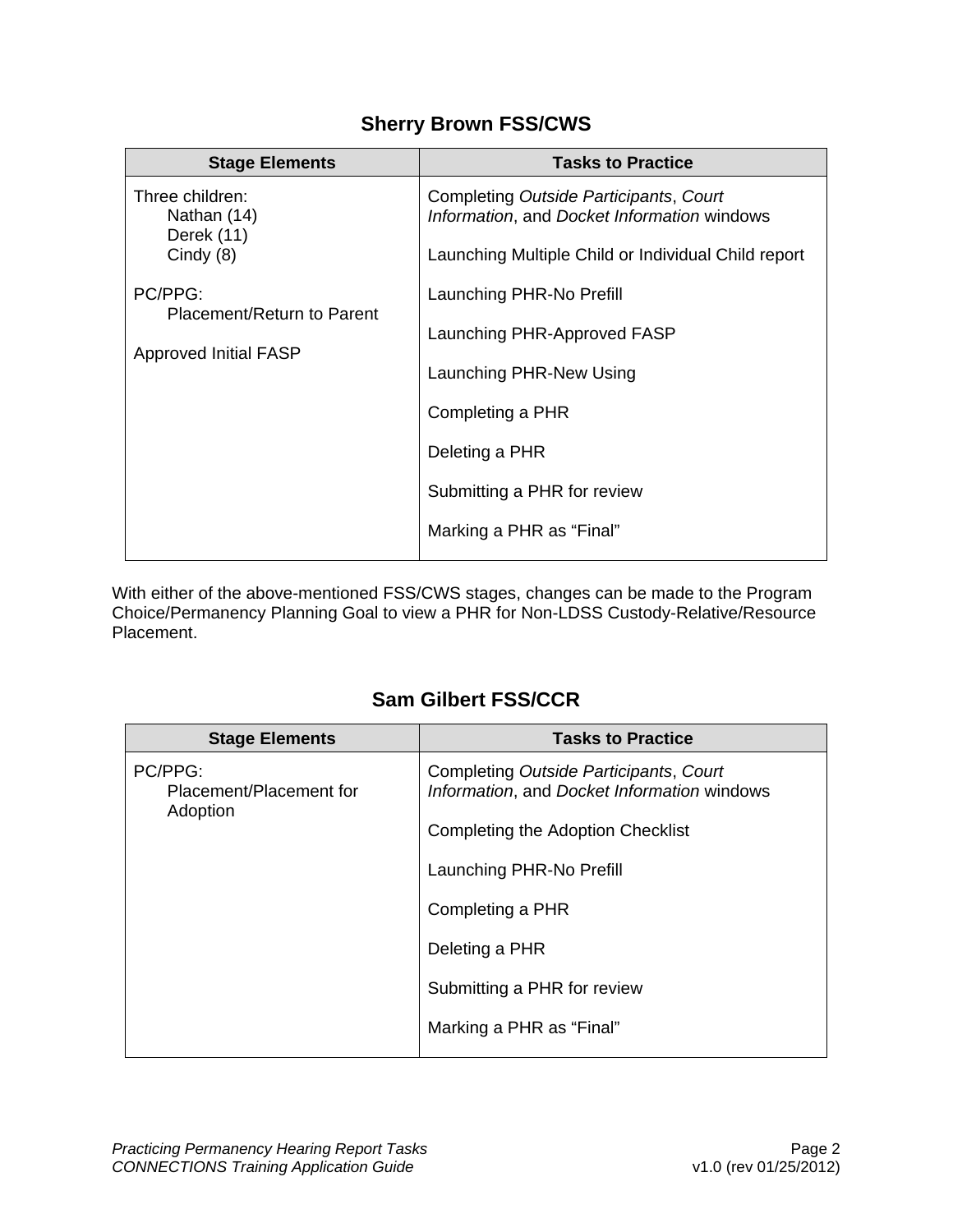# <span id="page-5-0"></span>**Accessing the CONNECTIONS Training Application**

Access to the CONNECTIONS Training Application is restricted based on Training IDs. Please contact your Staff Development Coordinator to obtain one of the IDs that is reserved for your local district or voluntary agency. For additional information about CONNECTIONS Training IDs, please speak with your Regional Implementation Representative.

To log on to the CONNECTIONS Training Application, refer to the CONNECTIONS Tip Sheet: *Accessing CONNECTIONS,* which is located on the OCFS CONNECTIONS intranet site:

<http://ocfs.state.nyenet/connect/jobaides/jobaides.asp>

# **Practicing Permanency Hearing Report Tasks with the CONNECTIONS Training Application**

# *Filtering for a Stage*

- **1** Click in the blank field below the **Stage Name** column header.
- **2** Type first three (3) letters of the last name.

| <b>My Workload</b>                 |  |                 | My To-Dos       |                                           |            |            |  |  |  |  |  |
|------------------------------------|--|-----------------|-----------------|-------------------------------------------|------------|------------|--|--|--|--|--|
| Last Refresh: 1/13/2012 7:55:36 AM |  |                 |                 |                                           |            |            |  |  |  |  |  |
|                                    |  | <b>New</b><br>u |                 | <b>Stage Name</b><br><b>Stage</b><br>Type |            |            |  |  |  |  |  |
| ĭ.                                 |  |                 | coll            |                                           |            |            |  |  |  |  |  |
| v                                  |  |                 | Collins, Kristy |                                           | <b>FSS</b> | <b>CWS</b> |  |  |  |  |  |
|                                    |  |                 | Collins, Kristy |                                           | <b>INV</b> | INI        |  |  |  |  |  |

# *Accessing the New Permanency Window*

- **1** Select the desired stage on the **My Workload** tab.
- **2** Click the **Permanency** link in the **NAVIGATION PANE**.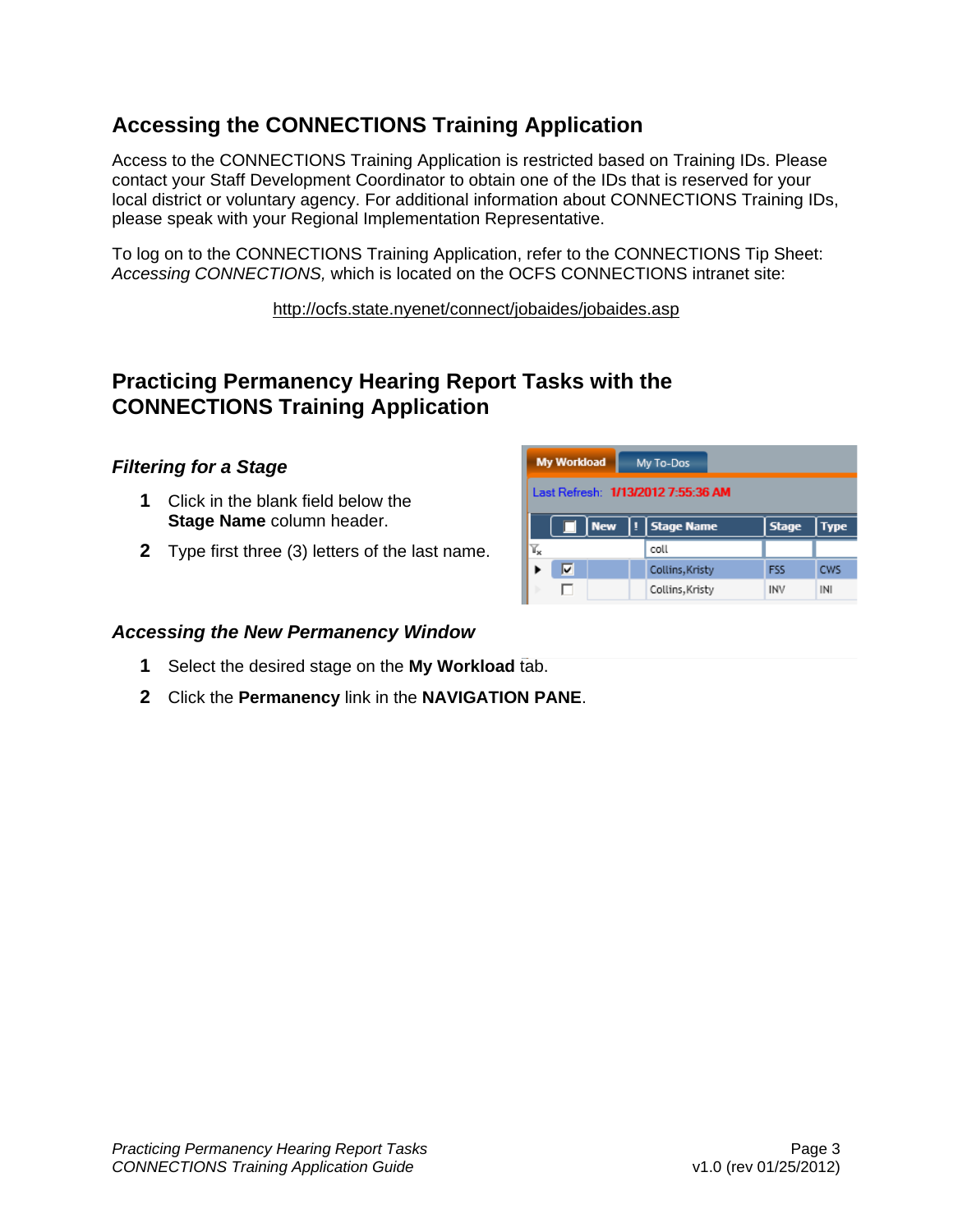#### <span id="page-6-0"></span>**The New** *Permanency* **Window**

The new *Permanency* window will serve as the "home" of PHR functions within CONNECTIONS. Within this window, you will be able to launch, view, modify, print, and delete Permanency Hearing Reports, and generate Notices and Statements. You will also be able to record and maintain court information, docket information, and outside participants from this window anytime using separate, individual windows that are housed outside the PHR.

| Permanency - Collins, Kristy - S:27200323/C:37200095<br>⋐                          |                         |                                |   |                       |                                                                                            |                |                                                                                                                       |                                 |                                               |                     |
|------------------------------------------------------------------------------------|-------------------------|--------------------------------|---|-----------------------|--------------------------------------------------------------------------------------------|----------------|-----------------------------------------------------------------------------------------------------------------------|---------------------------------|-----------------------------------------------|---------------------|
|                                                                                    |                         |                                |   |                       |                                                                                            |                |                                                                                                                       |                                 |                                               | <b>Print Screen</b> |
| п.                                                                                 |                         | Case Name: Collins, Kristy     |   |                       |                                                                                            |                |                                                                                                                       | Case Initiation Date: 4/24/2009 |                                               |                     |
| Options<br>소<br>Court Information                                                  | Child List              |                                |   |                       |                                                                                            |                |                                                                                                                       |                                 |                                               |                     |
| Docket Information                                                                 | $\bullet$ Active $<$ 21 | C All Active                   |   | $C$ All               |                                                                                            |                |                                                                                                                       |                                 |                                               |                     |
| <b>Outside Participants</b>                                                        | e                       | <b>Name</b>                    |   | Sex   Person ID   DOB |                                                                                            |                | Age   Hearing Date-CCRS   PPG                                                                                         |                                 | Program Choice 1   Program Choice 2   Program |                     |
| $\hat{\mathbf{x}}$<br>PHR Options                                                  | 爫                       |                                |   |                       |                                                                                            |                |                                                                                                                       |                                 |                                               |                     |
| Launch PHR - No Prefill                                                            | ٠<br>∣⊽                 | Collins, Patrick M             |   | 17200547              | 04/22/1994                                                                                 | 17             |                                                                                                                       | Return to Parent Protective     | Placement                                     |                     |
| Launch PHR - Approved FASP                                                         |                         | Collins, Kimberly F            |   | 17200548              | 08/16/2002                                                                                 | 9              |                                                                                                                       | Return to Parent Protective     | Placement                                     |                     |
| Launch PHR - In-Process<br><b>FASP</b>                                             |                         | Collins, Tyler                 | M | 17200549              | 03/30/2009                                                                                 | $\overline{2}$ |                                                                                                                       | Return to Parent Protective     | Placement                                     |                     |
| Launch PHR - New Using                                                             | $\blacksquare$          |                                |   |                       |                                                                                            |                |                                                                                                                       |                                 |                                               | $\mathbb F$         |
| Detail                                                                             |                         |                                |   |                       |                                                                                            |                |                                                                                                                       |                                 |                                               | Count $=$ 3         |
| Delete<br>Notices and Statement                                                    |                         |                                |   |                       |                                                                                            |                | -------                                                                                                               |                                 |                                               |                     |
| Mail Local Copy - Permanency                                                       |                         | Permanency Report Summary      |   |                       |                                                                                            |                |                                                                                                                       |                                 |                                               |                     |
| <b>Hearing Report</b>                                                              |                         | FI Type   Status   Status Date |   | <b>Last Update</b>    |                                                                                            |                | Hearing Date Certain   Amended Date Certain   Report Id   Launch Date                                                 |                                 | Pre-fill Source   Pre-fill                    |                     |
| Mail Local Copy - Statement                                                        |                         |                                |   |                       |                                                                                            |                |                                                                                                                       |                                 |                                               |                     |
| ⋩<br>Outputs                                                                       |                         |                                |   |                       |                                                                                            |                |                                                                                                                       |                                 |                                               |                     |
| Permanency Hearing Report                                                          |                         |                                |   |                       |                                                                                            |                |                                                                                                                       |                                 |                                               |                     |
| <b>Help</b>                                                                        | $\vert \vert$           |                                |   |                       |                                                                                            |                |                                                                                                                       |                                 |                                               | $\sqrt{2}$          |
|                                                                                    |                         |                                |   |                       |                                                                                            |                |                                                                                                                       |                                 |                                               | Count = $0$         |
|                                                                                    |                         |                                |   |                       |                                                                                            |                | <u> La Barriera de la Barriera de la Barriera de la Barriera de la Barriera de la Barriera de la Barriera de la B</u> |                                 |                                               |                     |
|                                                                                    |                         |                                |   |                       |                                                                                            |                |                                                                                                                       |                                 |                                               |                     |
|                                                                                    |                         |                                |   |                       |                                                                                            |                |                                                                                                                       |                                 |                                               |                     |
|                                                                                    |                         |                                |   |                       |                                                                                            |                |                                                                                                                       |                                 |                                               |                     |
|                                                                                    |                         |                                |   |                       |                                                                                            |                |                                                                                                                       |                                 |                                               |                     |
| $\bullet$ = Sensitive $*$ = Required $\bullet$ = AFCARS $\checkmark$ = Data Exists |                         |                                |   |                       | $\frac{\Omega}{\Omega}$ = Read-Only Mode $\frac{\partial f}{\partial x}$ = Unsaved Changes |                |                                                                                                                       |                                 |                                               |                     |

The window will be comprised of the **NAVIGATION PANE** and two main sections: the **Child List** grid and the **Permanency Report Summary** grid.

#### **NAVIGATION PANE Links**

| <b>Options</b>                                         | <b>PHR Options</b>                                    | <b>Outputs</b>          |
|--------------------------------------------------------|-------------------------------------------------------|-------------------------|
| Court Information                                      | Launch PHR - No Pre-fill                              | Permanency<br>$\bullet$ |
| Docket Information                                     | Launch PHR - Approved FASP                            | <b>Hearing Report</b>   |
| <b>Outside Participants</b>                            | Launch PHR - In-Process FASP                          |                         |
| <b>Adoption Checklist (for</b><br>FSS/CCR stages only) | Launch PHR - New Using<br>٠                           |                         |
|                                                        | Detail<br>٠                                           |                         |
|                                                        | Delete                                                |                         |
|                                                        | <b>Notices and Statement</b>                          |                         |
|                                                        | Mail Local Copy - Permanency<br><b>Hearing Report</b> |                         |
|                                                        | Mail Local Copy - Statement<br>٠                      |                         |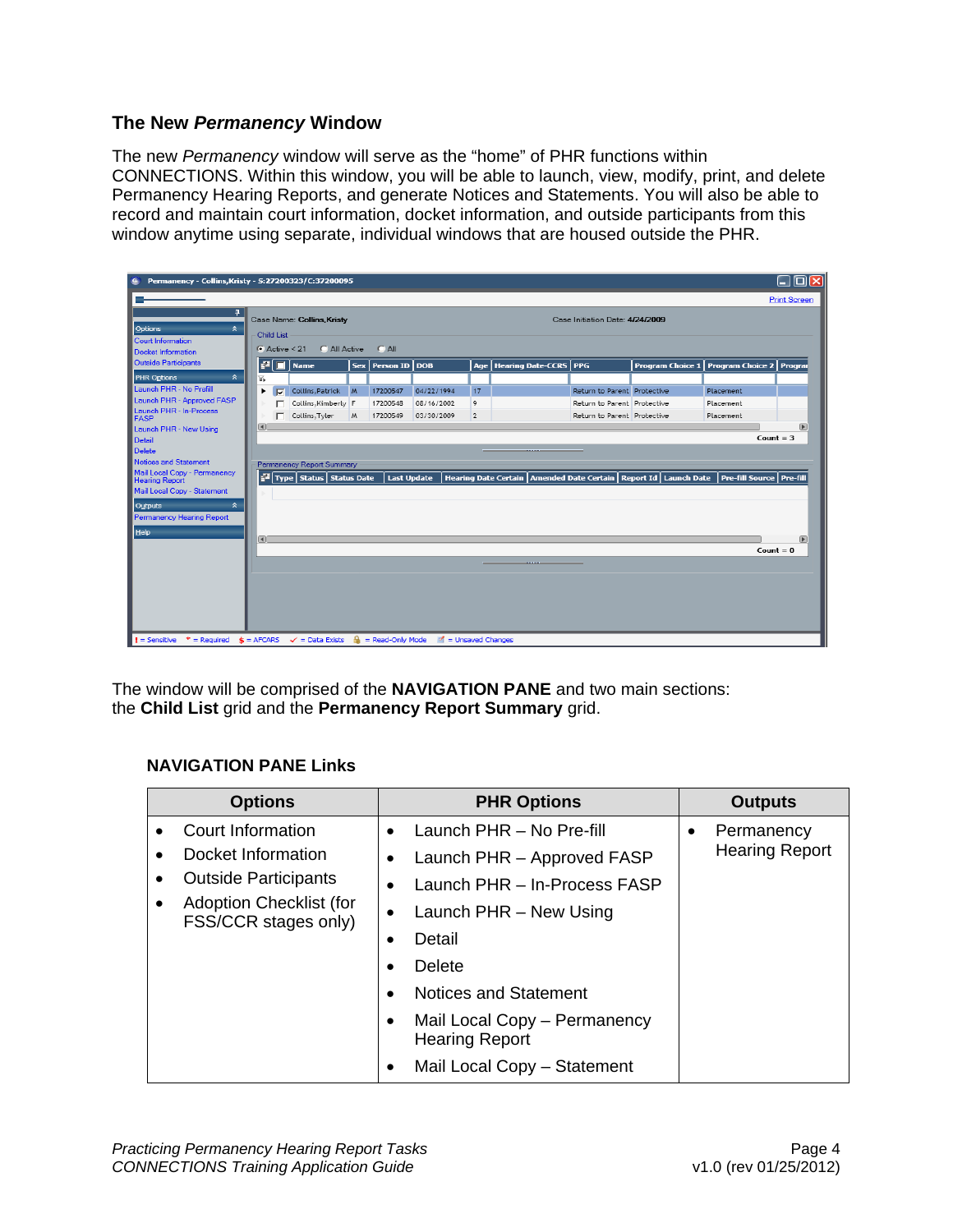## <span id="page-7-0"></span>**Information Housed Outside the PHR**

# *Accessing the Outside Participants Window*

**1** Click on the **Outside Participants** link in the **NAVIGATION PANE** of the *Permanency* window.

This window will allow you to record information about an individual who does not appear in the Stage Composition, thereby adding him/her as an individual who may receive Notice of the Permanency Hearing.

## *Accessing the Court Information Window*

**1** Click on the **Court Information** link in the **NAVIGATION PANE** of the *Permanency* window.

This window will allow you to record court information for purposes of completing the Permanency Hearing Report, Permanency Hearing Notices, and the Permanency Hearing Statement.

# *Accessing the Docket Information Window*

**1** Click on the **Docket Information** link in the **NAVIGATION PANE** of the *Permanency* window.

This window will allow you to record docket information that will populate the Title Page of a Permanency Hearing Report.



|       | a<br>Family Court Address         |  |
|-------|-----------------------------------|--|
| theip | 파<br>Court                        |  |
|       | Street                            |  |
|       | PO Box/Apt                        |  |
|       | City<br>State                     |  |
|       | $Z_{\text{eff}}$                  |  |
|       | <b>Hearing Information</b>        |  |
|       | Judge/Referee:<br>Docket Numbers: |  |
|       | Attorney for DSS/ACS:             |  |
|       | Court Part/Room                   |  |
|       |                                   |  |
|       | Petticner                         |  |
|       | Title<br>Name                     |  |
|       | Address<br><b>Phone</b>           |  |
|       | Phone:<br><b>Street:</b>          |  |
|       | PO Box/Apt<br><b>Extension:</b>   |  |
|       |                                   |  |
|       | State $NY = Z\phi$<br>City:       |  |
|       | Value                             |  |
|       |                                   |  |
|       |                                   |  |
|       |                                   |  |
|       | Petisoner Attorney                |  |
|       |                                   |  |
|       | Name:<br>Address<br>Phone         |  |

| <b>Children</b>                  |          | Agency & Attorneys        |               | Parents    | <b>Additional Persons</b>              |                             |                                                  |             |
|----------------------------------|----------|---------------------------|---------------|------------|----------------------------------------|-----------------------------|--------------------------------------------------|-------------|
| G Active < 21 G All Active G All |          |                           |               |            |                                        |                             |                                                  |             |
| $2$ Name                         |          | Sex Person ID   Age   DOB |               |            | <b>Hearing Date CCRS</b> PPG           |                             | Program Choice 1   Program Choice 2   Program Cl |             |
| v.                               |          |                           |               |            |                                        |                             |                                                  |             |
| Collins, Patrick M               |          | 17200547                  | 17            | 04/22/1994 |                                        | Return to Parent Protective | Placement                                        |             |
| Collins, Kimberty F              |          | 17200548                  | $\frac{1}{2}$ | 08/16/2002 |                                        | Return to Parent Protective | Placement                                        |             |
| Collins, Tyler                   | <b>M</b> | 17200549                  | $\sqrt{2}$    | 03/30/2009 |                                        | Return to Parent Protective | Placement                                        |             |
| а                                |          |                           |               |            |                                        |                             |                                                  | $Count = 3$ |
|                                  |          |                           |               |            | _____                                  |                             |                                                  |             |
| <b>Child Docket</b><br>Name:     |          |                           |               |            | Docket #                               |                             |                                                  |             |
| <b>Date of Initial Removal</b>   |          |                           |               |            | Number of Days in Placement            |                             |                                                  |             |
| <b>Date of Current Placement</b> |          |                           |               |            |                                        |                             |                                                  |             |
|                                  |          |                           |               |            |                                        |                             |                                                  |             |
|                                  |          |                           |               |            |                                        |                             |                                                  |             |
| Type of Placement:               |          |                           |               |            |                                        |                             |                                                  |             |
| Current PPG                      |          |                           |               |            |                                        |                             |                                                  |             |
| PPG Subcategory:                 |          |                           |               |            |                                        |                             |                                                  |             |
| PPG-Date Established             |          |                           |               |            | Date PPG antiopated to be accomplished |                             |                                                  |             |
| Associated Case Worker:          |          |                           |               |            | Attorney:                              |                             |                                                  |             |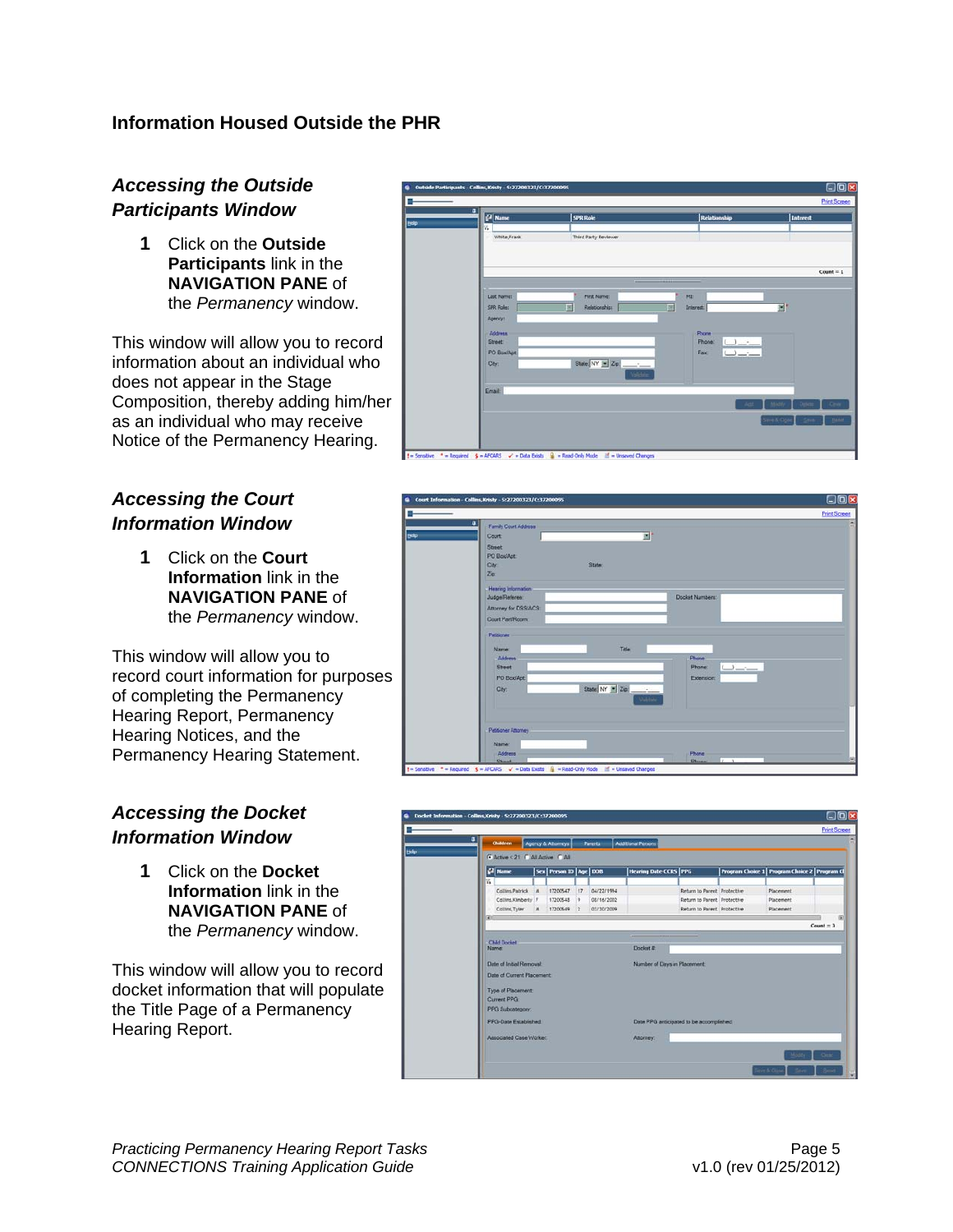#### <span id="page-8-0"></span>**The Launch Process**

This process will allow you to launch an Individual, Multiple, or Freed Child Permanency Hearing Report. There will be four available launch types on the **NAVIGATION PANE** that will allow you to choose the area of the system from which to retrieve data:

- **Launch PHR-No Prefill** PHR will not pre-fill from any Approved or In-Process FASP; however information from Stage Composition, Tracked Children Detail, the Relationship Matrix, Education, and Health Services will carry over.
- **Launch PHR-Approved FASP** PHR will pre-fill with narratives from the most recent Approved FASP or Plan Amendment.
- **Launch PHR-In-Process FASP** PHR will pre-fill with narratives from the In-Process FASP or Plan Amendment.
- **Launch PHR-New Using** PHR will pre-fill with information used in the PHR selected in the **Permanency Report Summary** grid. When selecting a PHR from which to prefill, you cannot select one belonging to a different child; you must use a previous report of the same child.

#### *Launching a PHR*

- **1** Select the desired child(ren) in the **Child List** grid.
- **2** Click on the desired launch link in the **NAVIGATION PANE**.

After launching the PHR, you will be able to work within the various report sections, which do not have to be completed all at once. After saving and closing any work you complete, you will be taken back to the *Permanency* window. If or when you need to return to the PHR to complete your work, you will use the **Detail** link.

#### *Accessing a PHR*

- **1** Select the appropriate child(ren) in the **Child List** grid. *The Permanency Report Summary grid populates.*
- **2** Click on the in-process PHR in the **Permanency Report Summary** grid.
- **3** Click on the **Detail** link in the **NAVIGATION PANE**.

| Outlong<br>٠<br>Court Information<br><b>Docket Information</b> | <b>Case Name: Collins Kristy</b><br>Case Initiation Date: 4/24/2009<br><b>Child List</b><br>C All Active<br>$-$ Active $<$ 21<br>$\sqrt{AB}$ |                                  |                |                    |             |                 |                                                                                                           |                                    |                                               |           |                 |  |
|----------------------------------------------------------------|----------------------------------------------------------------------------------------------------------------------------------------------|----------------------------------|----------------|--------------------|-------------|-----------------|-----------------------------------------------------------------------------------------------------------|------------------------------------|-----------------------------------------------|-----------|-----------------|--|
| <b>Outside Participants</b>                                    |                                                                                                                                              | (2) Name                         |                | Sex Person ID 008  |             |                 | Age   Hearing Date CCRS   PPG                                                                             |                                    | Program Choice 1   Program Choice 2   Program |           |                 |  |
| ×<br><b>PHR October</b>                                        | w                                                                                                                                            |                                  |                |                    |             |                 |                                                                                                           |                                    |                                               |           |                 |  |
| Laureck PHR - No Prefil<br>Launch PHR - Approved FASP          | ٠                                                                                                                                            | C Collins Patrick in             |                | 17200547           | D4/22/1994  | $\overline{17}$ |                                                                                                           | Return to Parent, Protective       |                                               | Placement |                 |  |
| Launch PHR - In-Process                                        |                                                                                                                                              | Collins Kimberty F               |                | 17200548           | 08/16/2002  | ٠               |                                                                                                           | <b>Return to Parent Protective</b> |                                               | Placement |                 |  |
|                                                                | ×                                                                                                                                            | Collins, Tyker                   | $\overline{a}$ | 17200549           | 03/30/2009  | $\overline{z}$  |                                                                                                           | <b>Return to Parent Protective</b> |                                               | Piacement |                 |  |
| <b>Launch PHR - New Using</b>                                  |                                                                                                                                              |                                  |                |                    |             |                 |                                                                                                           |                                    |                                               |           | $Count = 3$     |  |
| Mail Local Copy - Permanency<br><b>Hearing Report</b>          | (2) Fype<br>v.                                                                                                                               | Skatura.                         |                | <b>Status Date</b> |             |                 | Last Update   Hearing Date Certain   Amended Date Certain   Report Id   Launch Date   Pre fill Source   P |                                    |                                               |           | Approved FASP K |  |
| <b>Mail Local Copy - Statement</b>                             |                                                                                                                                              |                                  |                |                    |             |                 |                                                                                                           |                                    |                                               |           |                 |  |
| Outputs<br><b>Permanency Hearing Report</b>                    | ٠                                                                                                                                            | Individual in-Process 01/11/2012 |                |                    | 201113/2012 | 01/25/2012      | F                                                                                                         |                                    | 20000003 01/13/2012                           |           |                 |  |
|                                                                |                                                                                                                                              |                                  |                |                    |             |                 |                                                                                                           |                                    |                                               |           |                 |  |
|                                                                | m                                                                                                                                            |                                  |                |                    |             |                 |                                                                                                           |                                    |                                               |           |                 |  |
|                                                                |                                                                                                                                              |                                  |                |                    |             |                 |                                                                                                           |                                    |                                               |           |                 |  |
|                                                                |                                                                                                                                              |                                  |                |                    |             |                 |                                                                                                           |                                    |                                               |           |                 |  |
|                                                                |                                                                                                                                              |                                  |                |                    |             |                 |                                                                                                           |                                    |                                               |           |                 |  |
|                                                                |                                                                                                                                              |                                  |                |                    |             |                 |                                                                                                           |                                    |                                               |           | $Count = 1$     |  |

**PHR Options** 交 Launch PHR - No Prefill Launch PHR - Approved FASP Launch PHR - In-Process **FASP** Launch PHR - New Using **Detail Delete Notices and Statement** Mail Local Copy - Permanency **Hearing Report** Mail Local Copy - Statement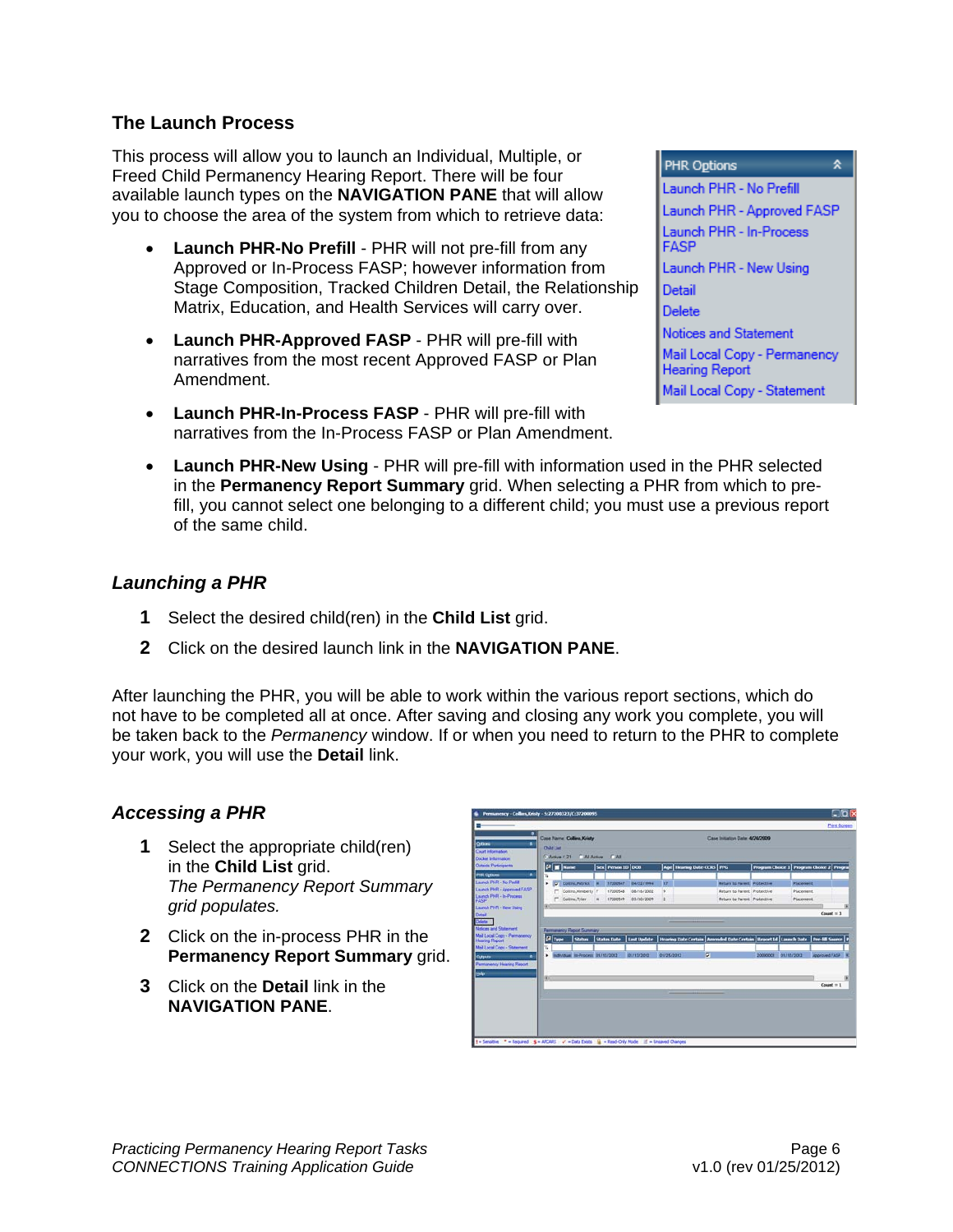# <span id="page-9-0"></span>**Working Within the PHR**

Upon entry into the Permanency Hearing Report, you will always be brought to the Title Page. The Title Page will contain the links on the navigation pane that will allow you navigate to the various section windows of the Permanency Hearing Report.

| ۰                                                                                                                        | <b>Hearing Information</b>                  |                        |                                                     |                         |                              |                                 |                          | <b>Print Screen</b> |  |  |  |
|--------------------------------------------------------------------------------------------------------------------------|---------------------------------------------|------------------------|-----------------------------------------------------|-------------------------|------------------------------|---------------------------------|--------------------------|---------------------|--|--|--|
| <b>Oxitions</b><br>$\star$<br>Permanency Plan Summary<br><b>Efforts to Finalize Permanency</b><br>Status of the Child    | Hearing Date Certain:<br>Hearing Date-CCRS: |                        | $\frac{1}{2}$<br>Verify System Response is Accurate |                         | Time of Hearing              |                                 | ĉ<br>$-1$ $-$            |                     |  |  |  |
| Discharge/Transition Plan<br>Check PHR Detail<br>Review Complete with<br>Comments<br>Review Complete with No<br>Commonts | <b>Tide Page</b><br>Docket #:               |                        | PERMANENCY HEARING DATE CERTAIN.                    |                         |                              |                                 |                          | Case # 37200095     |  |  |  |
| Outputs<br>羹                                                                                                             | <b>Judge/Referee</b>                        |                        |                                                     | Court                   |                              |                                 | Part                     |                     |  |  |  |
| Permanency Hearing Report<br><b>Title Page</b><br>Verification Page                                                      |                                             |                        | IN THE MATTER OF: Patrick Collins (17)              |                         |                              |                                 |                          |                     |  |  |  |
|                                                                                                                          | Date of<br>Bett <sub>1</sub>                | Sex                    | Person ID<br>(PID)                                  | <b>Docket</b><br>Number | Date of<br>Indial<br>Removal | Date of<br>Current<br>Placement | <b>Type of Placement</b> |                     |  |  |  |
|                                                                                                                          | 04/22/1994                                  | <b>Male</b>            | 17200547                                            |                         |                              | 04/24/2009                      | Certified Fonter Home    |                     |  |  |  |
|                                                                                                                          |                                             | Agency Representatives |                                                     |                         |                              |                                 |                          |                     |  |  |  |
|                                                                                                                          | Case Name:                                  |                        |                                                     |                         |                              | Collins, Kristy                 |                          |                     |  |  |  |
|                                                                                                                          | Case Manager.                               |                        |                                                     |                         |                              | Wilson110.Darryl                |                          |                     |  |  |  |
|                                                                                                                          | Case Planner:                               |                        |                                                     |                         |                              | Wilson79.Darryl                 |                          |                     |  |  |  |
|                                                                                                                          |                                             |                        | Agency with Planning Responsibility.                |                         |                              | <b>Onondaga County Dss</b>      |                          |                     |  |  |  |

In the **NAVIGATION PANE** are four links that correspond to the PHR sections:

- Permanency Plan Summary
- Efforts to Finalize Permanency
- Status of the Child
- Discharge/Transition

Each of these links opens a window containing all questions for that section, and fields for you to record your answers. These four windows appear and function the same.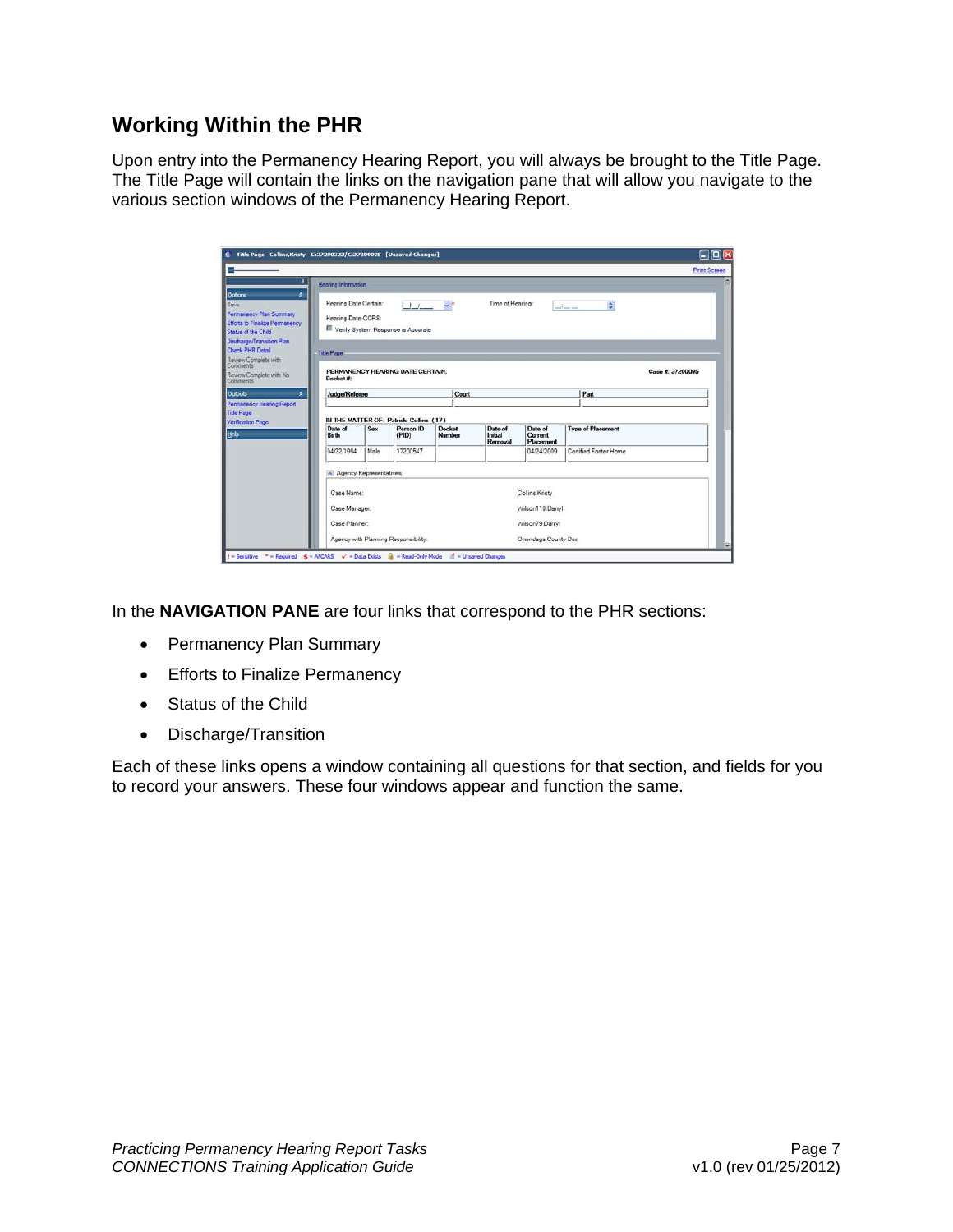## <span id="page-10-0"></span>**The New PHR Features**

|                                       | Reasonable Efforts to Finalize Permanency - Collins, Kristy - S:27200323/C:37200095 [Unsaved Changes]                                                            |              |      |                     |
|---------------------------------------|------------------------------------------------------------------------------------------------------------------------------------------------------------------|--------------|------|---------------------|
|                                       |                                                                                                                                                                  |              |      | <b>Print Screen</b> |
| ņ                                     | Reasonable Efforts to Finalize Permanency                                                                                                                        |              |      |                     |
| Options<br>$\hat{\mathbf{x}}$         |                                                                                                                                                                  |              |      |                     |
| Save                                  |                                                                                                                                                                  |              |      |                     |
| <b>Collapse All</b>                   | Locate Absent Parent/Relative                                                                                                                                    |              |      |                     |
| Toggle Short/Long                     |                                                                                                                                                                  |              |      |                     |
| $\hat{z}$<br><b>Outputs</b>           | 1. LOCATE ABSENT PARENT/RELATIVE<br>If there is a plan for continuing placement for the child, describe the efforts made since the last permanency hearing (or   |              |      |                     |
| Permanency Hearing Report             | removal if this is the first permanency hearing), if any, to locate an absent parent and other relative(s), including adult                                      |              |      |                     |
| <b>Efforts to Finalize Permanency</b> | siblings, of the child and to notify each of them of the child's placement in foster care.                                                                       | <b>Notes</b> | More |                     |
|                                       | Patrick Collins<br>All Parents have been identified                                                                                                              |              |      |                     |
| Help                                  | All Parents have been located                                                                                                                                    |              |      |                     |
|                                       |                                                                                                                                                                  |              |      |                     |
|                                       |                                                                                                                                                                  |              |      |                     |
|                                       | Absent Parent/Relative as Resource                                                                                                                               |              |      |                     |
|                                       |                                                                                                                                                                  |              |      |                     |
|                                       | 2 ARSENT PARENT/RELATIVE AS RESOURCE.<br>State whether the absent parent or any other relative expressed an interest in obtaining custody of or planning for the |              |      |                     |
|                                       | child and whether any relative is interested in becoming a foster parent for the child. If interest has been expressed,                                          |              |      |                     |
|                                       | please state what has been done to further any of these outcomes?                                                                                                | <b>Notes</b> | More |                     |
|                                       |                                                                                                                                                                  |              |      |                     |
|                                       |                                                                                                                                                                  |              |      |                     |
|                                       |                                                                                                                                                                  |              |      |                     |
|                                       | Incarcerated/Program                                                                                                                                             |              |      |                     |
|                                       |                                                                                                                                                                  |              |      |                     |
|                                       | 3 PARENT IS INCARCERATED / IN A RESIDENTIAL SUBSTANCE ABUSE TREATMENT PROGRAM                                                                                    |              |      |                     |
|                                       | Are any of the parents incarcerated or in a residential substance abuse treatment program?                                                                       |              |      |                     |
|                                       |                                                                                                                                                                  |              |      |                     |
|                                       |                                                                                                                                                                  |              |      |                     |
|                                       | Court Orders                                                                                                                                                     |              |      |                     |
|                                       |                                                                                                                                                                  |              |      |                     |
|                                       | 4. COURT ORDERS                                                                                                                                                  |              |      |                     |

**Collapse All** - This **NAVIGATION PANE** link will allow you to collapse all sections/questions on the window, which will minimize the need for excessive scrolling. This link will not be available on all windows.

**Toggle Short/Long** - This **NAVIGATION PANE** link will allow you to toggle between the long and short (abbreviated) versions of a question. By default, the long version displays. Not all questions will have a short version.

*Notes* - This link will display above PHR question and narrative fields. Clicking it will display a *Notes* window, which will allow co-workers/supervisors to communicate issues regarding the associated question. This is an optional, informal means of communication meant to replace the need for excessive emails and other forms of manual communications.

*More…* - This link will display next to the **Notes** link. Clicking it will display the *Question Level Edits and Retrieval* window, which displays the associated question in full screen editor mode with text control tools. This window will also provide access to the Retrieve From function, which you can use to retrieve information for the question from one or more other sources.

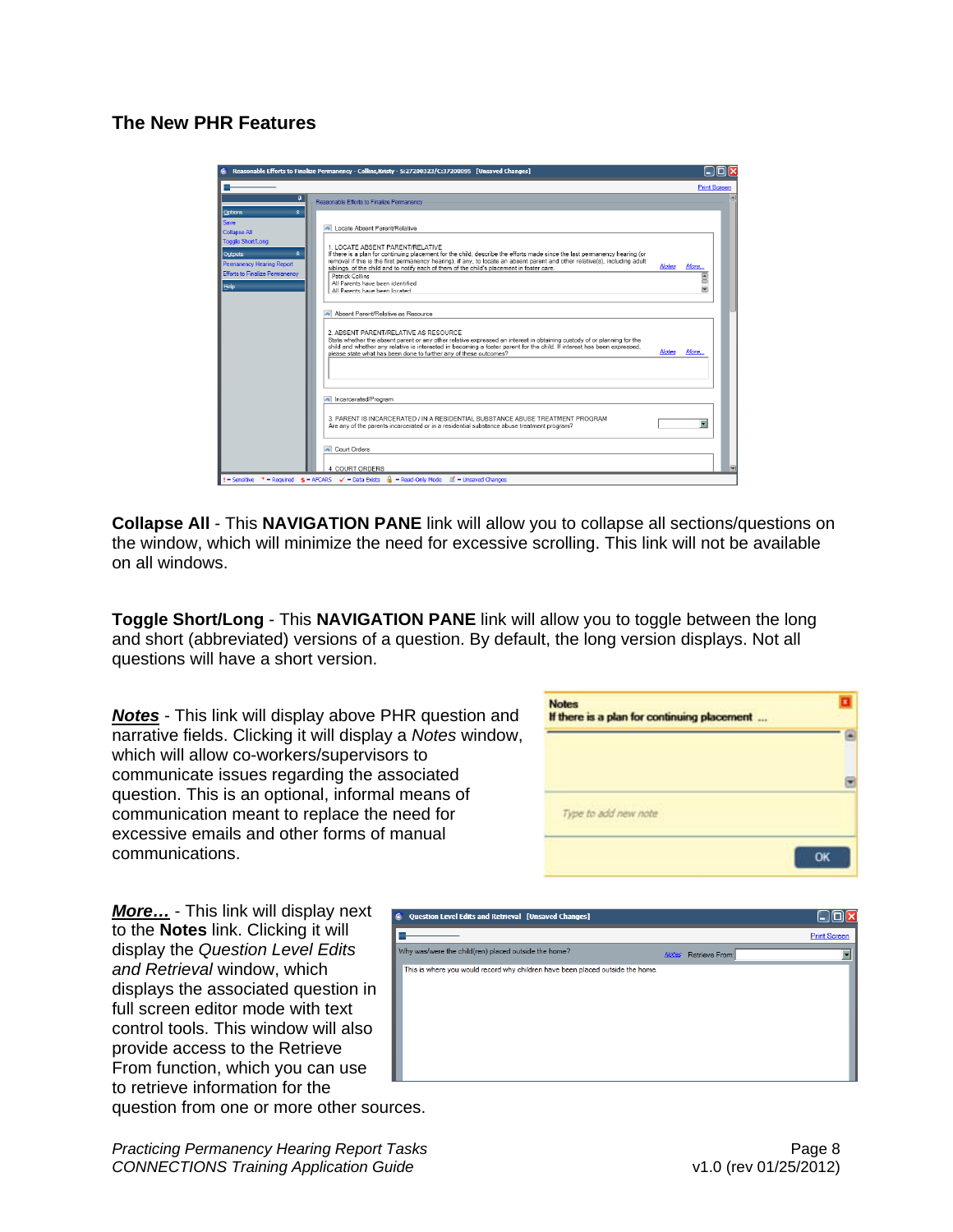#### <span id="page-11-0"></span>**PHR Outputs**

On the **NAVIGATION PANE** of a PHR's Title Page, there will be links for printing either the entire PHR or just the section on which you are working.

## **Check PHR Detail**

The **Check PHR Detail** link will be located on the Title Page of a PHR. It will be used for all PHR types to determine if the required report components are complete. A report must pass specific system edits before it can be marked as "Final." Once the report passes all required edits, the **Mark as Final** link will enable.

#### *Checking for Report Completion*

- **1** Select the child(ren) in the **Child List** grid. *The Permanency Report Summary grid populates.*
- **2** Click on the in-process PHR in the **Permanency Report Summary** grid.
- **3** Click on the **Detail** link in the **NAVIGATION PANE**. *The Title Page displays.*
- **4** Click on the **Check PHR Detail** link in the **NAVIGATION PANE**. *The Check PHR Detail window displays.*



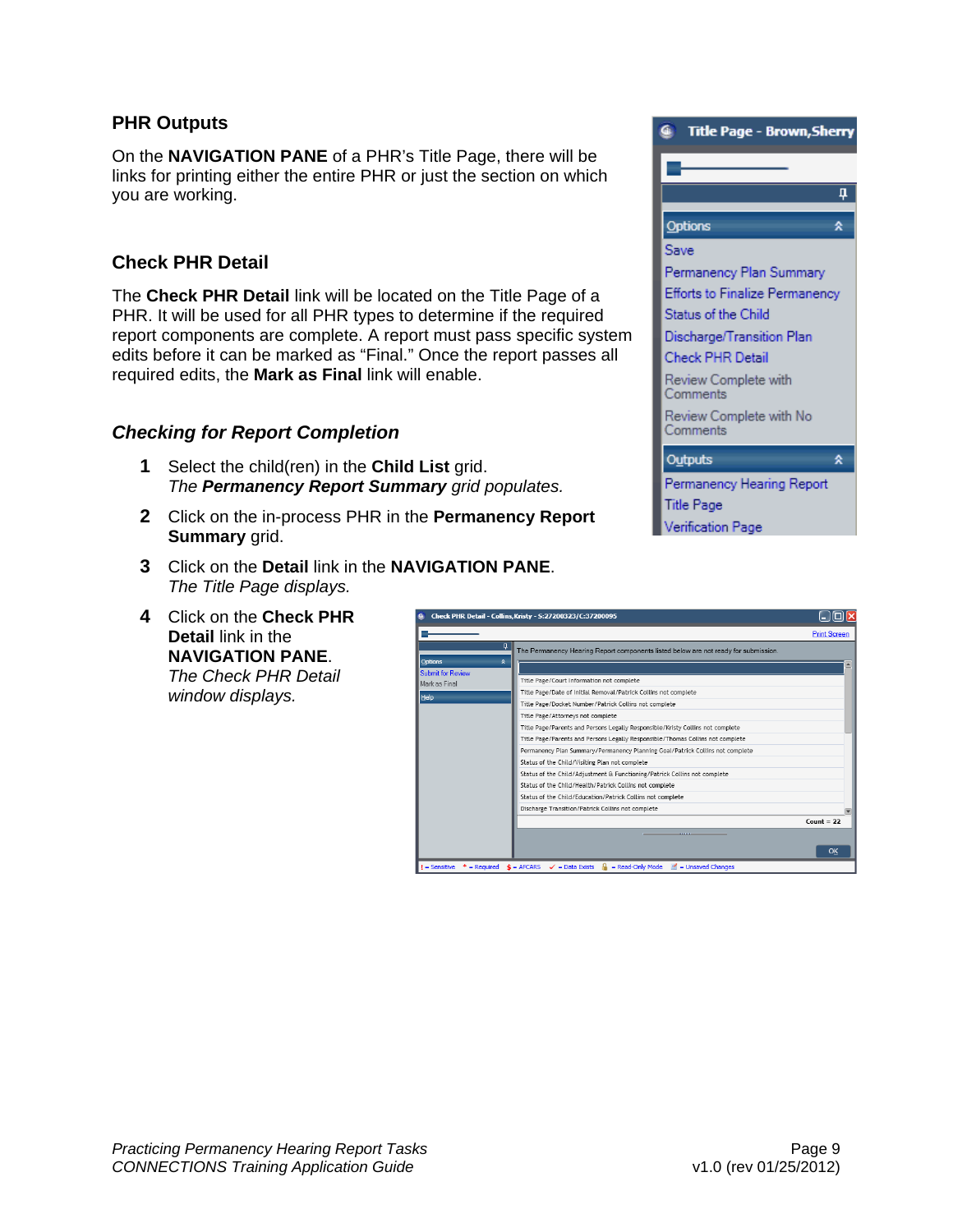#### <span id="page-12-0"></span>**The Submit for Review Process**

The *Check PHR Detail* window also provides access to the **Submit for Review** link. Clicking this link will submit the in-process PHR for review to another CONNECTIONS User. By default, this is the submitting worker's supervisor; however, this may be changed according to the policy of your district/agency.

#### *Submitting a PHR for Review*

- **1** Select the child(ren) in the **Child List** grid. *The Permanency Report Summary grid populates.*
- **2** Click on the in-process PHR in the **Permanency Report Summary** grid.
- **3** Click on the **Detail** link in the **NAVIGATION PANE**. *The Title Page displays.*
- **4** Click on the **Check PHR Detail** link in the **NAVIGATION PANE**. *The Check PHR Detail window displays.*
- **5** Click the **Submit for Review** link in the **NAVIGATION PANE**. *The To-Do Detail window displays.*

| <b>To-Do Detail [Unsaved Changes]</b><br>$\mathbf{G}$ |                                                           |                                           |                        |                  | $\square$           |
|-------------------------------------------------------|-----------------------------------------------------------|-------------------------------------------|------------------------|------------------|---------------------|
|                                                       |                                                           |                                           |                        |                  | <b>Print Screen</b> |
| Д.                                                    | To-Do Data                                                |                                           |                        |                  |                     |
| Options<br>$\hat{z}$                                  | Due Date:                                                 | D1/13/2012<br>$\vee$ *                    | Assigned To:           | May79, Sally     |                     |
| <b>Staff Search</b>                                   | Task Type:                                                | ▼                                         | Completed:             | <u>_/_/_</u>     |                     |
| <b>Person List</b>                                    | Task Description:                                         | PHR ready for review                      |                        |                  |                     |
| Delete                                                | Comments:                                                 |                                           |                        |                  |                     |
| $He$ lp                                               |                                                           | PHR has been submitted to you for review. |                        |                  |                     |
|                                                       | Case/Stage<br>Stage:                                      | <b>Collins Kristy</b>                     | Staff:                 | Wilson79, Darryl |                     |
|                                                       | Task:                                                     | PHR ready for review                      | Task Due Date:         |                  |                     |
|                                                       | Created By                                                |                                           |                        |                  |                     |
|                                                       | Worker Name:                                              | System                                    | Date:                  | 1/13/2012        |                     |
|                                                       |                                                           |                                           |                        |                  |                     |
|                                                       |                                                           |                                           |                        |                  |                     |
|                                                       |                                                           |                                           |                        |                  | Save & Close        |
| $I =$ Sensitive<br>$*$ = Required                     | $\hat{\mathbf{s}}$ = AFCARS<br>$\checkmark$ = Data Exists | = Read-Only Mode                          | = Unsaved Changes<br>國 |                  |                     |

*Please note: Supervisors in the CONNECTIONS Training Application are Sally May or Cassie Landers.*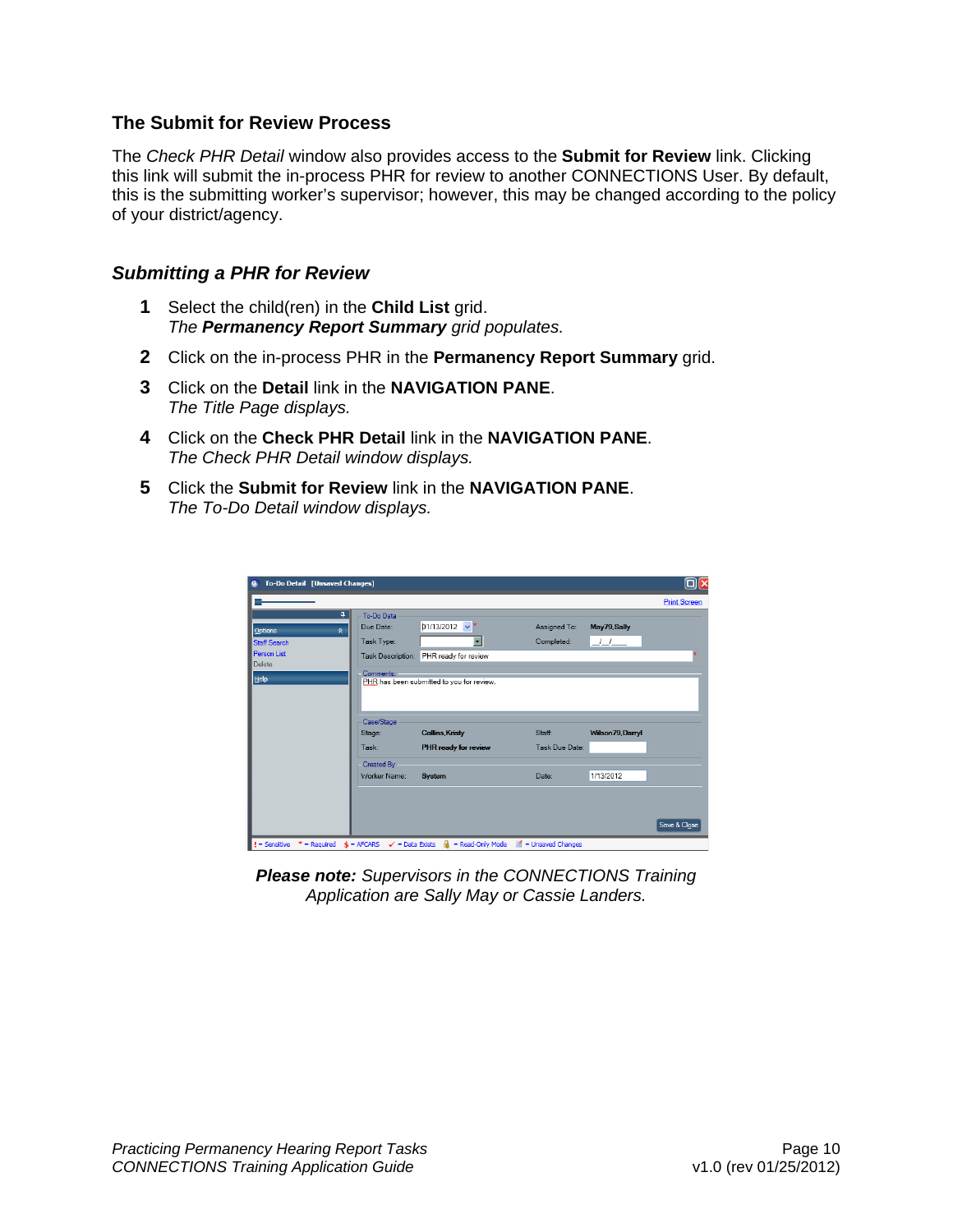## <span id="page-13-0"></span>**Locating a Supervisory To-Do to Review a Submitted PHR**

Submitting a report for review will create a navigable To-Do that will allow the reviewer to view the PHR windows and add comments using the *Notes* link. When the reviewer clicks on one of the **Review Complete** links, a navigable To-Do will be sent to the submitter informing them that the review is complete.



# *Navigating to a Submitted PHR as a Supervisor*

- **1** From the main CONNECTIONS window, click on the up arrow ( $\uparrow$ ) for the **Search Other Units/Workloads** section.
- **2** Select Sally May### or Cassie Landers###. (This will be the Unit Supervisor for the Training ID you are using.)
- **3** Click on the **Go** button. *A pop-up message displays, stating that the supervisor does not have a workload.*
- **4** Click on the **OK** button.
- **5** Click on the **To-Dos** (Supervisors Name) tab.
- **6** Filter for the Stage Name of the PHR submitted for review.
- **7** Click on the **Navigate** link for the "PHR ready for review" To-Do. *The Title Page displays.*